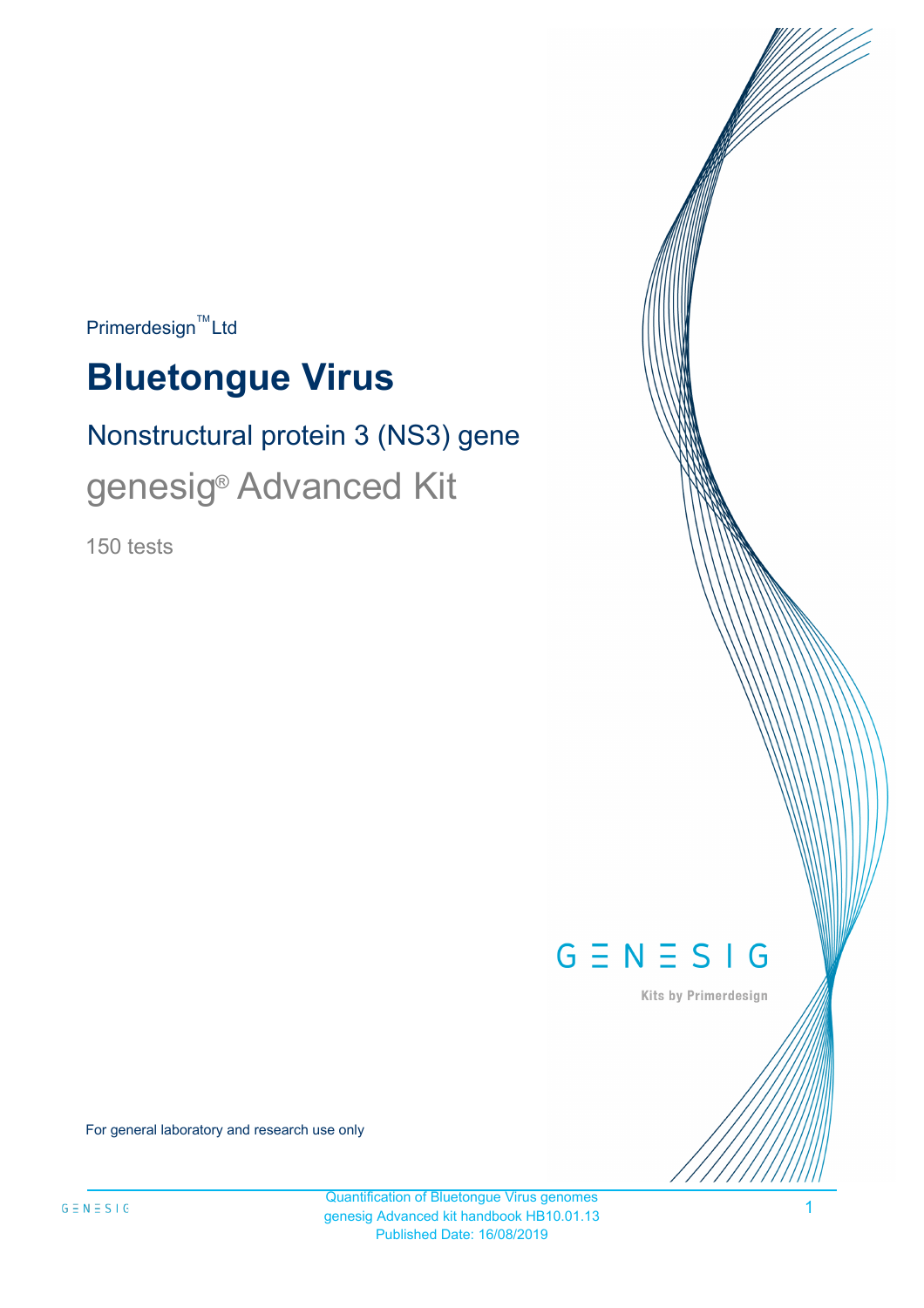## Introduction to Bluetongue Virus

Blue tongue virus (BTV) is an infectious, non-contagious, arthropodborne viral disease of ruminants such as sheep, cattle, deer, goats and camels. The virus is a member of the genus Orbivirus in the family Reoviridae. There are 24 serotypes of BTV that have been identified worldwide but they do not exist together in any single geographical region. They are closely related to the the epizootic haemorrhagic disease group. The virus is 86nm in diameter and has a linear double stranded RNA genome of approximately 19.2 kb in length. It is split into 10 segments that encode seven structural proteins (VP1 to VP7) and three non-structural proteins (NS1 to NS3). The genome is enclosed in a two layered capsid comprising the 470S core particle and an outer capsid protein layer. The outer capsid is shed on cell entry and further core uncoating reveals a 390S subcore that lacks the VP7 structural protein.

BTV is primarily transmitted by midges of the genus Culicoides and fewer than 20 of the 1400 Culicoides species serve as vectors of blue tongue virus. The midges are prevalent in a wide geographical region across the equator and have spread to mainland Europe. Cattle are a major source of infection due to their extended viremia and the host preference by the midges. The virus has a high affinity for red blood cells, although it can replicate in a number of cell types, and enters the host cells using receptor-mediated endocytosis which is mediated by the VP2 and VP5 proteins. The virus particles reside within these cells in the presence of antibodies thus prolonging viremia. They remain dormant during the winter season and reemerge as soon as the climate turns warm. Whilst the virus is not considered contagious, semen from infected bulls can act as a constant source of infection to cows through natural or artificial insemination.

The incubation period of BTV is usually 5 to 20 days and ruminants are usually infectious to the vector for several weeks. Clinical signs of the infection in sheep include fever, excessive salivation, lameness, depression, panting, oedema and necrosis. The nasal discharge becomes mucopurulent and dries up to form a crust around the nostrils making it difficult for the animal to breath. Ulcers and swellings in the oral cavity make it difficult for the animal to ingest food. The tongue becomes cyanotic, 'blue tongue', due to swelling and protrudes from the mouth. It also causes vascular endothelial damage which results in changes to capillary permeability and intravascular congestion. In cattle, the clinical signs are not apparent and in rare cases they suffer from vesicles or ulcers in the mouth, hyperemia in the coronary band, cracks in hoofs leading to foot rot and temporary sterility in bulls. Infected cattle and sheep may abort or give birth to calves or lambs with hydranencephaly, porencephaly or cerebral cysts. Infections in goats are usually subclinical, and similar to disease in cattle. Certain species such as white-tailed deer may develop severe haemorrhages which can lead to sudden death.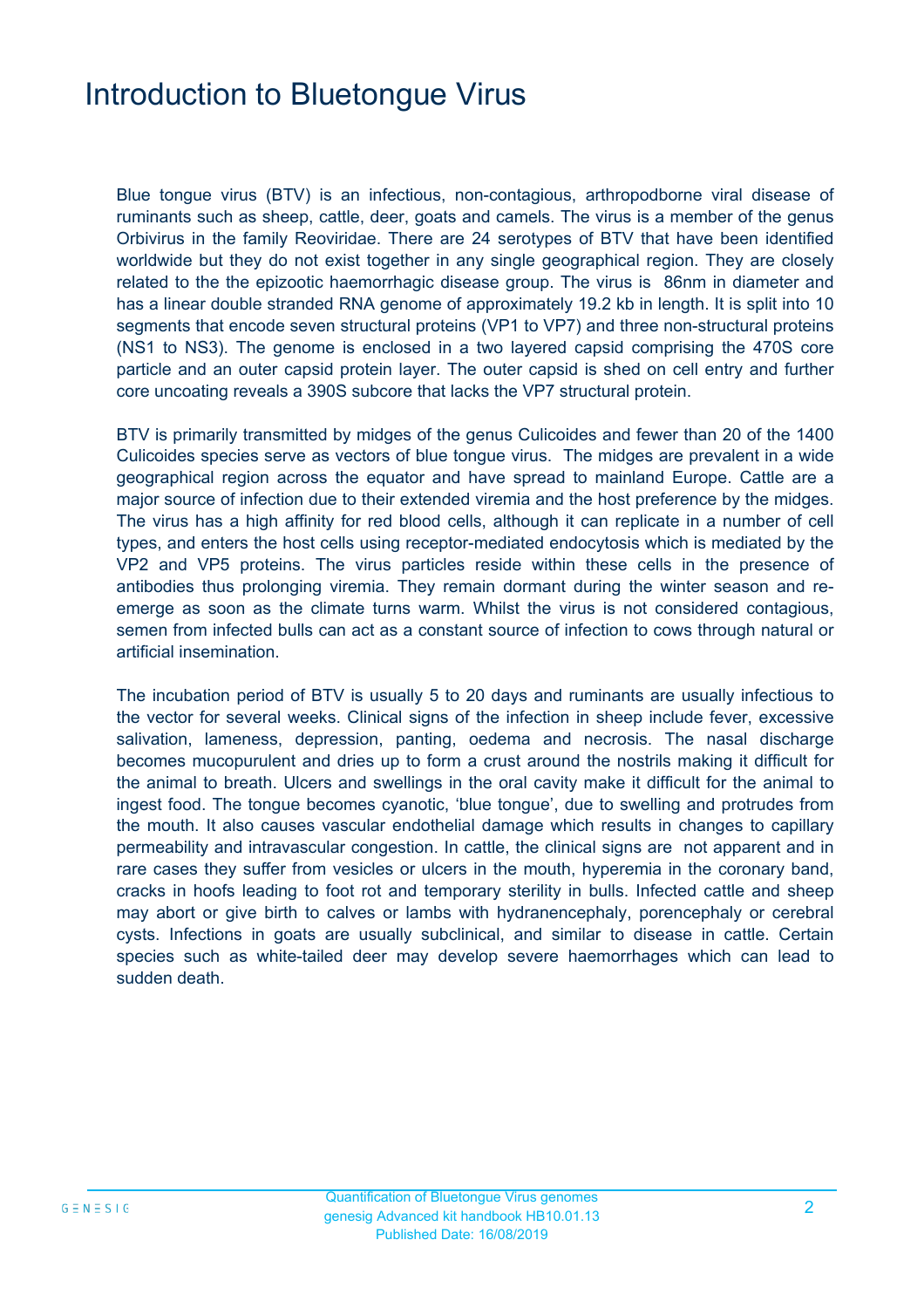# **Specificity**

The Primerdesign genesig Kit for Bluetongue Virus (BTV) genomes is designed for the in vitro quantification of BTV genomes. The kit is designed to have a broad detection profile. Specifically, the primers represent 100% homology with over 95% of the NCBI database reference sequences available at the time of design.

The dynamics of genetic variation means that new sequence information may become available after the initial design. Primerdesign periodically reviews the detection profiles of our kits and when required releases new versions.

Assays are designed to specifically detect the query target(s) at the >95% homology and identity level in silico and to prevent detection of any off-target sequences (unless specified).

If you require further information, or have a specific question about the detection profile of this kit then please send an e.mail to enquiry@primerdesign.co.uk and our bioinformatics team will answer your question.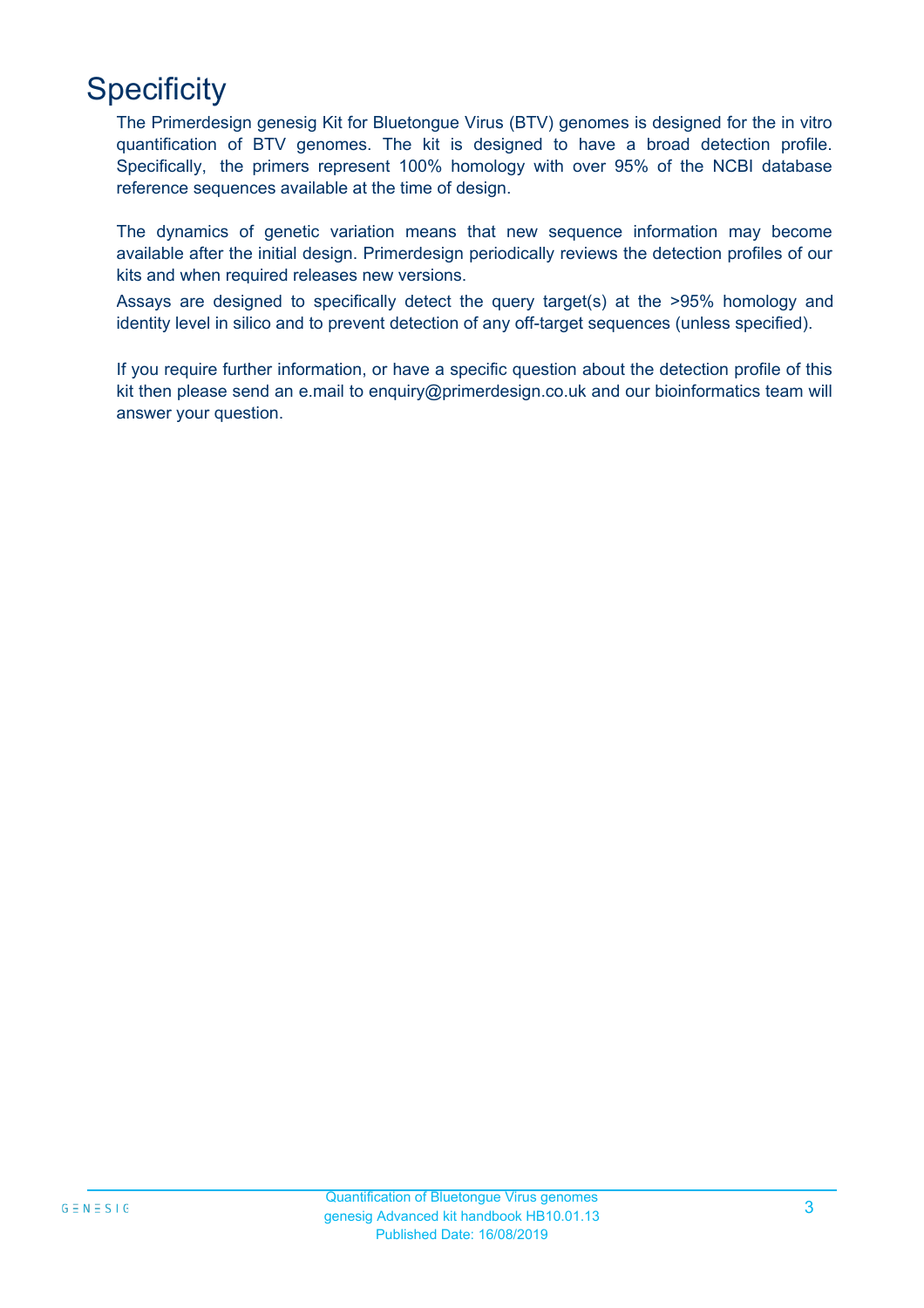### **Kit contents**

- **BTV specific primer/probe mix (150 reactions BROWN) FAM labelled**
- **BTV positive control template (for Standard curve RED)**
- **Internal extraction control primer/probe mix (150 reactions BROWN) VIC labelled as standard**
- **Internal extraction control RNA (150 reactions BLUE)**
- **Endogenous control primer/probe mix (150 reactions BROWN) FAM labelled**
- **RNase/DNase free water (WHITE) for resuspension of primer/probe mixes**
- **Template preparation buffer (YELLOW) for resuspension of internal control template, positive control template and standard curve preparation**

# **Reagents and equipment to be supplied by the user**

#### **Real-time PCR Instrument**

#### **Extraction kit**

This kit is recommended for use with genesig Easy DNA/RNA Extraction kit. However, it is designed to work well with all processes that yield high quality RNA and DNA with minimal PCR inhibitors.

### **oasigTM lyophilised OneStep or Precision**®**PLUS OneStep 2X RT-qPCR Master Mix**

Contains complete OneStep RT-qPCR master mix

**Pipettors and Tips**

**Vortex and centrifuge**

**Thin walled 1.5 ml PCR reaction tubes**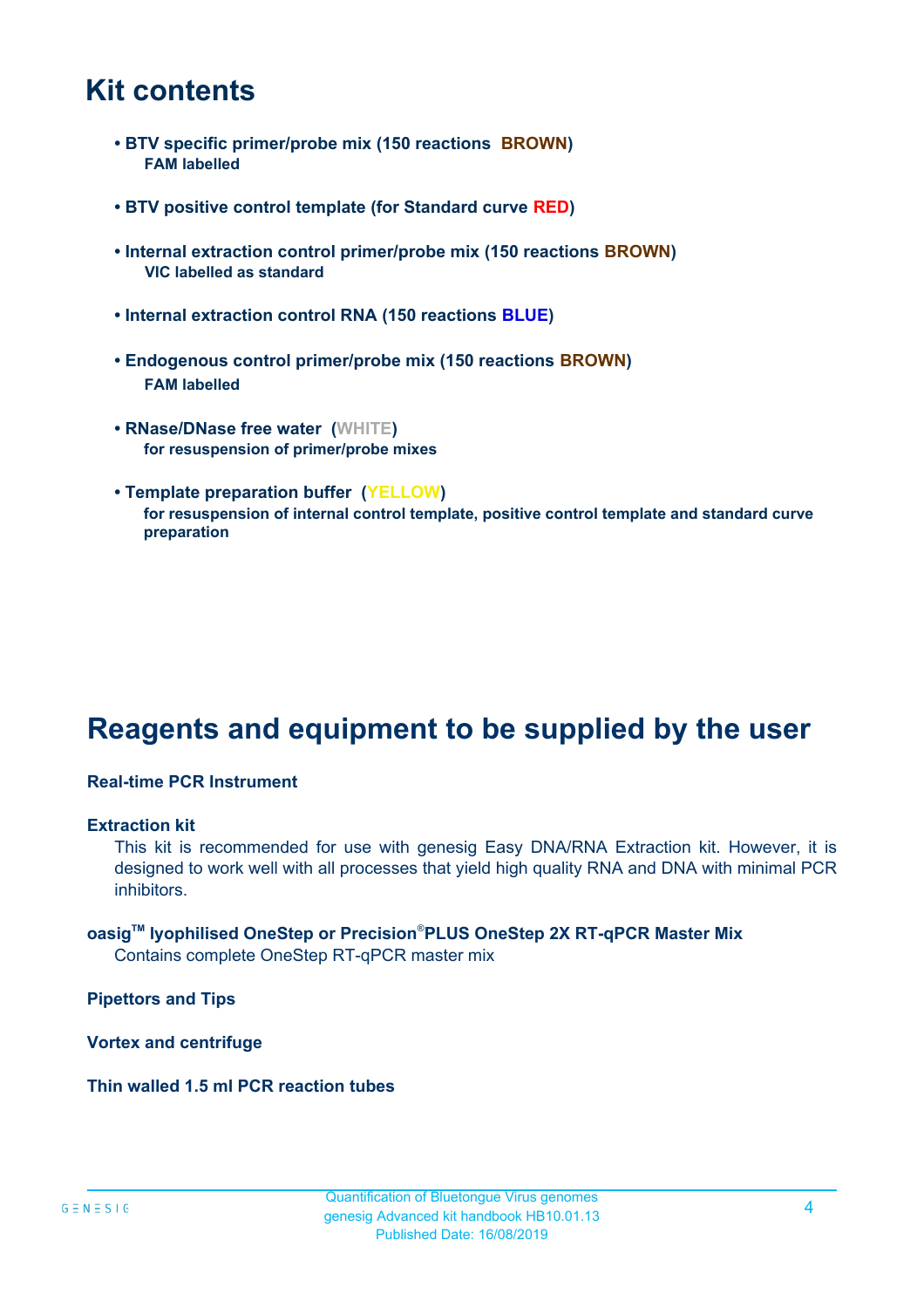### Kit storage and stability

This kit is stable at room temperature but should be stored at -20ºC on arrival. Once the lyophilised components have been resuspended they should not be exposed to temperatures above -20°C for longer than 30 minutes at a time and unnecessary repeated freeze/thawing should be avoided. The kit is stable for six months from the date of resuspension under these circumstances.

If a standard curve dilution series is prepared this can be stored frozen for an extended period. If you see any degradation in this serial dilution a fresh standard curve can be prepared from the positive control.

Primerdesign does not recommend using the kit after the expiry date stated on the pack.

### Suitable sample material

All kinds of sample material suited for PCR amplification can be used. Please ensure the samples are suitable in terms of purity, concentration, and RNA/DNA integrity (An internal PCR control is supplied to test for non specific PCR inhibitors). Always run at least one negative control with the samples. To prepare a negative-control, replace the template RNA sample with RNase/DNase free water.

### Dynamic range of test

Under optimal PCR conditions genesig BTV detection kits have very high priming efficiencies of >90% and can detect less than 100 copies of target template.

# Notices and disclaimers

This product is developed, designed and sold for research purposes only. It is not intended for human diagnostic or drug purposes or to be administered to humans unless clearly expressed for that purpose by the Food and Drug Administration in the USA or the appropriate regulatory authorities in the country of use. During the warranty period Primerdesign genesig detection kits allow precise and reproducible data recovery combined with excellent sensitivity. For data obtained by violation to the general GLP guidelines and the manufacturer's recommendations the right to claim under guarantee is expired. PCR is a proprietary technology covered by several US and foreign patents. These patents are owned by Roche Molecular Systems Inc. and have been sub-licensed by PE Corporation in certain fields. Depending on your specific application you may need a license from Roche or PE to practice PCR. Additional information on purchasing licenses to practice the PCR process may be obtained by contacting the Director of Licensing at Roche Molecular Systems, 1145 Atlantic Avenue, Alameda, CA 94501 or Applied Biosystems business group of the Applera Corporation, 850 Lincoln Centre Drive, Foster City, CA 94404. In addition, the 5' nuclease assay and other homogeneous amplification methods used in connection with the PCR process may be covered by U.S. Patents 5,210,015 and 5,487,972, owned by Roche Molecular Systems, Inc, and by U.S. Patent 5,538,848, owned by The Perkin-Elmer Corporation.

# **Trademarks**

Primerdesign™ is a trademark of Primerdesign Ltd.

genesig® is a registered trademark of Primerdesign Ltd.

The PCR process is covered by US Patents 4,683,195, and 4,683,202 and foreign equivalents owned by Hoffmann-La Roche AG. BI, ABI PRISM® GeneAmp® and MicroAmp® are registered trademarks of the Applera Genomics (Applied Biosystems Corporation). BIOMEK® is a registered trademark of Beckman Instruments, Inc.; iCycler™ is a registered trademark of Bio-Rad Laboratories, Rotor-Gene is a trademark of Corbett Research. LightCycler™ is a registered trademark of the Idaho Technology Inc. GeneAmp®, TaqMan® and AmpliTaqGold® are registered trademarks of Roche Molecular Systems, Inc., The purchase of the Primerdesign ™ reagents cannot be construed as an authorization or implicit license to practice PCR under any patents held by Hoffmann-LaRoche Inc.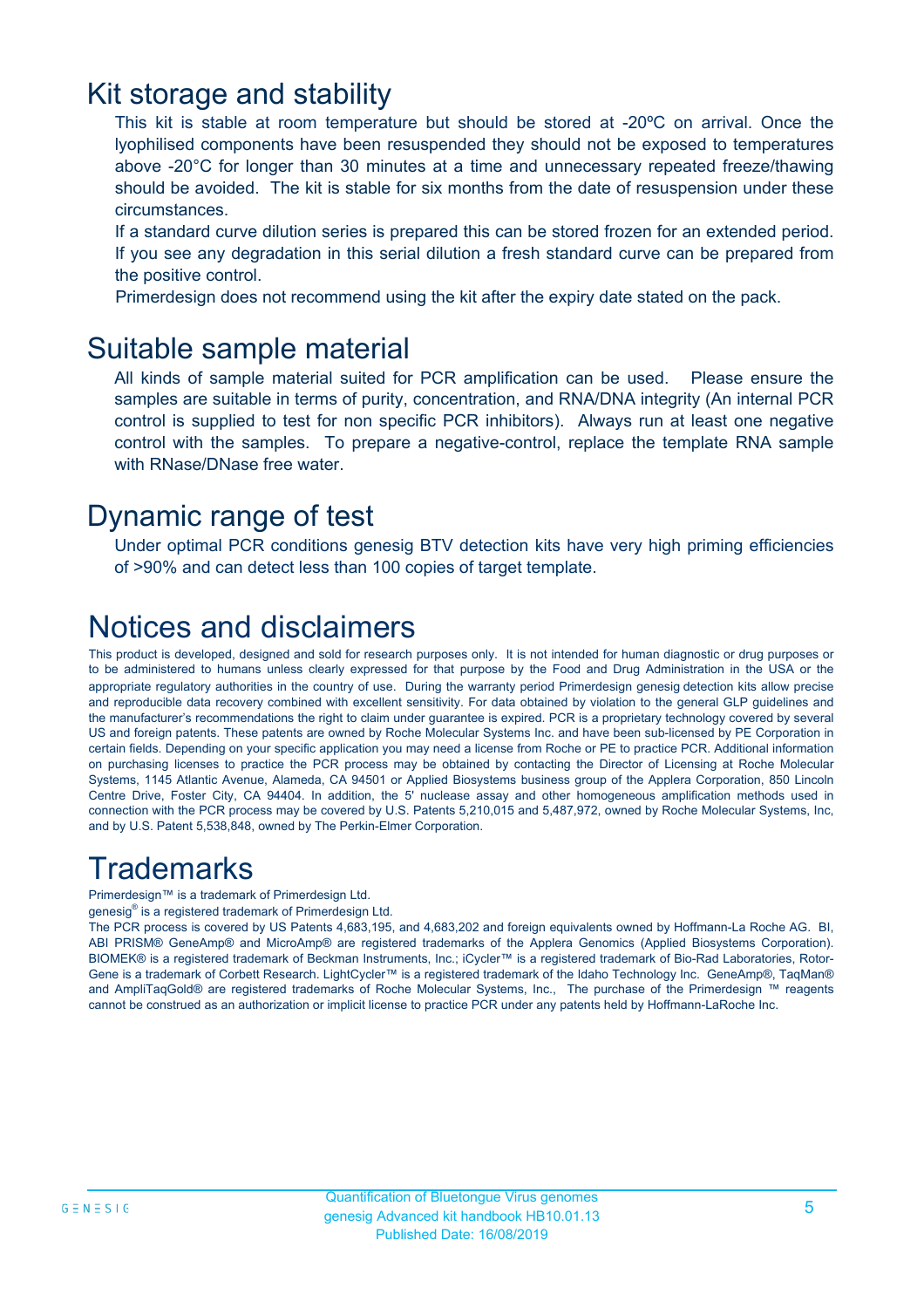# **Principles of the test**

#### **Real-time PCR**

A BTV specific primer and probe mix is provided and this can be detected through the FAM channel.

The primer and probe mix provided exploits the so-called TaqMan® principle. During PCR amplification, forward and reverse primers hybridize to the BTV cDNA. A fluorogenic probe is included in the same reaction mixture which consists of a DNA probe labeled with a 5`-dye and a 3`-quencher. During PCR amplification, the probe is cleaved and the reporter dye and quencher are separated. The resulting increase in fluorescence can be detected on a range of qPCR platforms.

#### **Positive control**

For copy number determination and as a positive control for the PCR set up, the kit contains a positive control template.

This can be used to generate a standard curve of BTV copy number / Cq value. Alternatively the positive control can be used at a single dilution where full quantitative analysis of the samples is not required. Each time the kit is used, at least one positive control reaction must be included in the run. A positive result indicates that the primers and probes for detecting the target BTV gene worked properly in that particular experimental scenario. If a negative result is obtained the test results are invalid and must be repeated. Care should be taken to ensure that the positive control does not contaminate any other kit component which would lead to false-positive results. This can be achieved by handling this component in a Post PCR environment. Care should also be taken to avoid cross-contamination of other samples when adding the positive control to the run. This can be avoided by sealing all other samples and negative controls before pipetting the positive control into the positive control well.

#### **Negative control**

To validate any positive findings a negative control reaction should be included every time the kit is used. For this reaction the RNase/DNase free water should be used instead of template. A negative result indicates that the reagents have not become contaminated while setting up the run.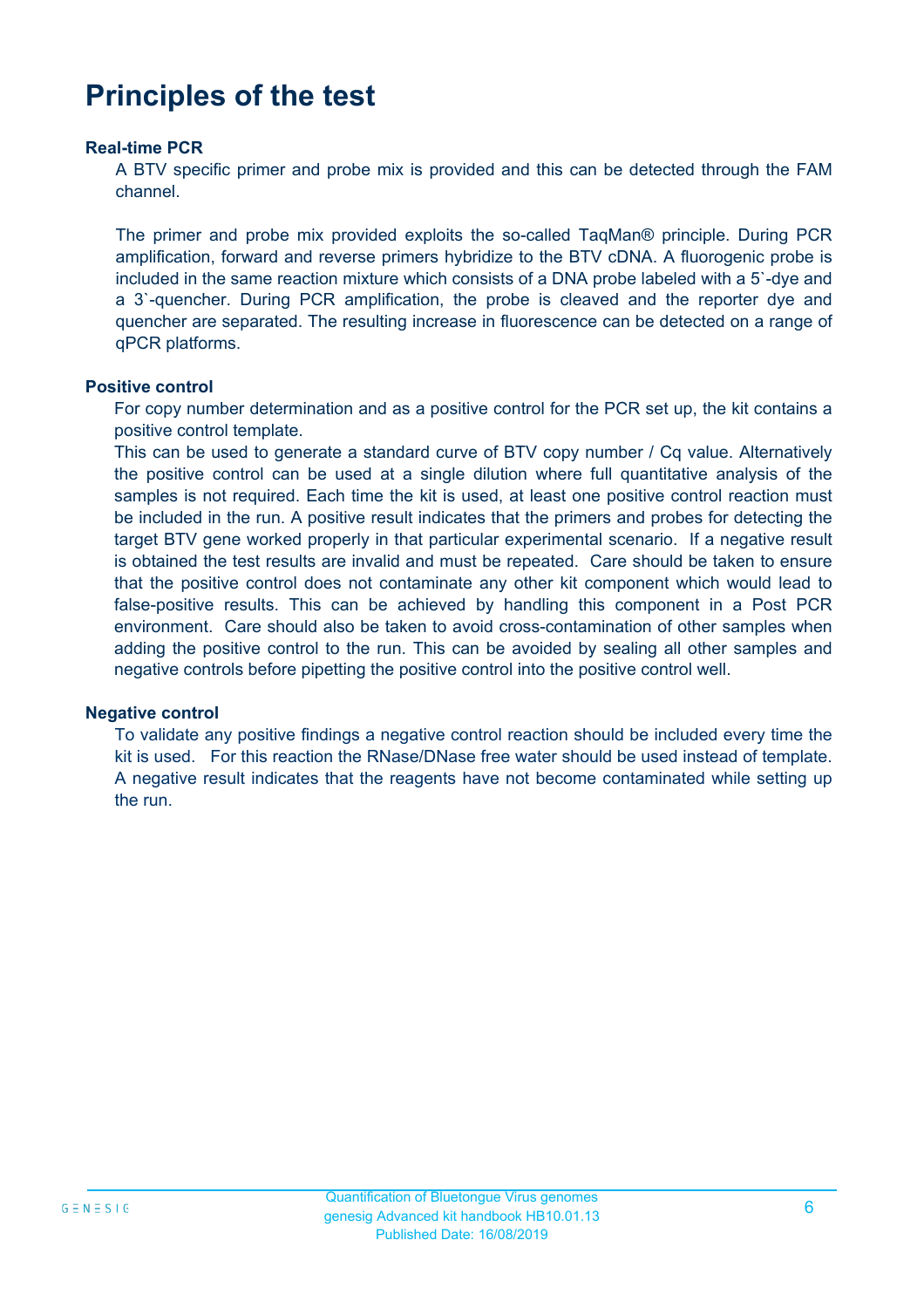#### **Internal RNA extraction control**

When performing RNA extraction, it is often advantageous to have an exogenous source of RNA template that is spiked into the lysis buffer. This control RNA is then co-purified with the sample RNA and can be detected as a positive control for the extraction process. Successful co-purification and qPCR for the control RNA also indicates that PCR inhibitors are not present at a high concentration.

A separate qPCR primer/probe mix are supplied with this kit to detect the exogenous RNA using qPCR. The PCR primers are present at PCR limiting concentrations which allows multiplexing with the target sequence primers. Amplification of the control cDNA does not interfere with detection of the BTV target cDNA even when present at low copy number. The Internal control is detected through the VIC channel and gives a Cq value of 28+/-3 depending on the level of sample dilution.

#### **Endogenous control**

To confirm extraction of a valid biological template, a primer and probe mix is included to detect an endogenous gene. Detection of the endogenous control is through the FAM channel and it is NOT therefore possible to perform a multiplex with the BTV primers. A poor endogenous control signal may indicate that the sample did not contain sufficient biological material.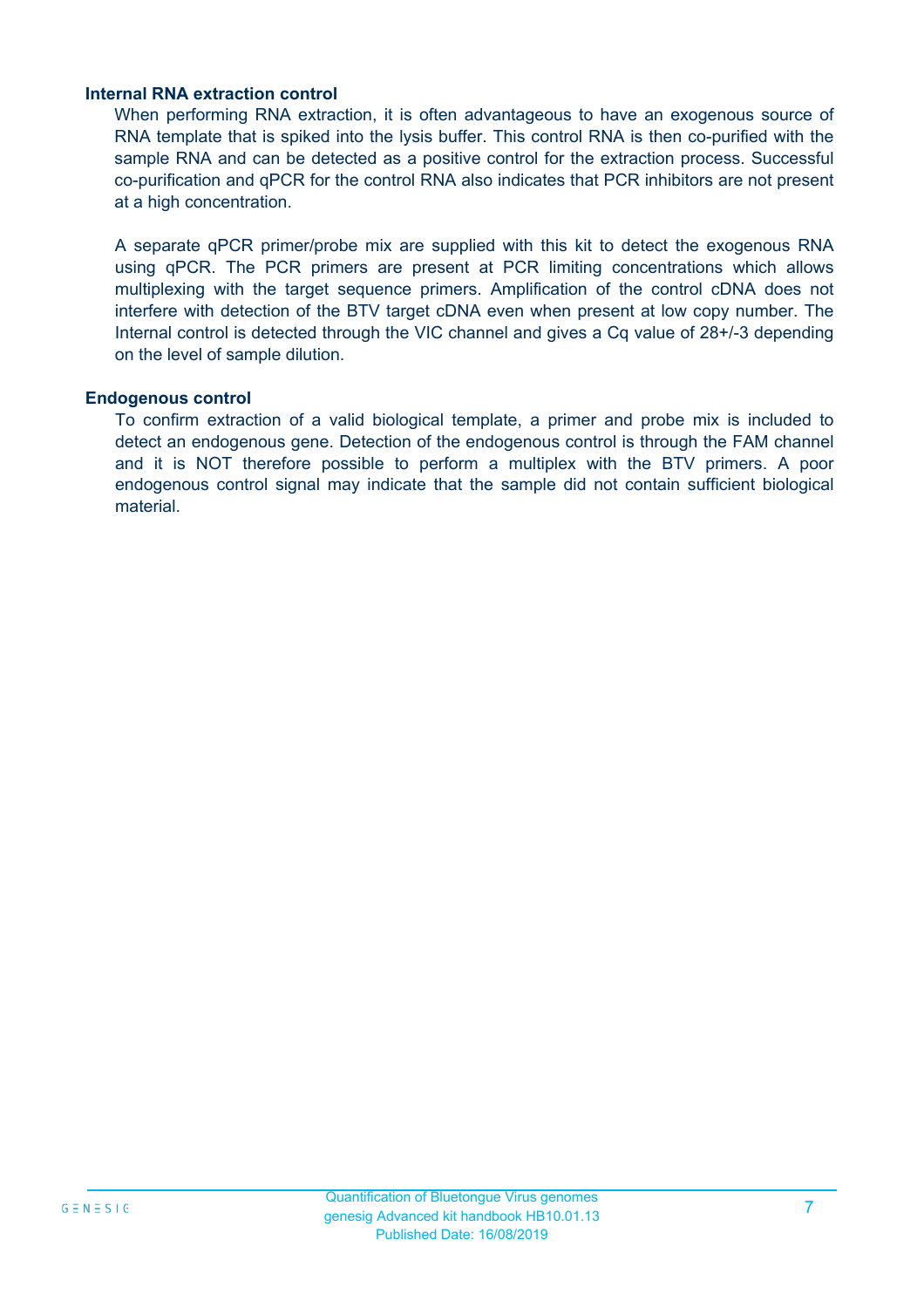### Resuspension protocol

To minimize the risk of contamination with foreign DNA, we recommend that all pipetting be performed in a PCR clean environment. Ideally this would be a designated PCR lab or PCR cabinet. Filter tips are recommended for all pipetting steps.

#### **1. Pulse-spin each tube in a centrifuge before opening.**

This will ensure lyophilised primer and probe mix is in the base of the tube and is not spilt upon opening the tube.

**2. Resuspend the primer/probe mixes in the RNase/DNase free water supplied, according to the table below:**

To ensure complete resuspension, vortex each tube thoroughly.

| Component - resuspend in water                       |          |  |
|------------------------------------------------------|----------|--|
| <b>Pre-PCR pack</b>                                  |          |  |
| BTV primer/probe mix (BROWN)                         | $165$ µl |  |
| Internal extraction control primer/probe mix (BROWN) | $165$ µl |  |
| Endogenous control primer/probe mix (BROWN)          | 165 µl   |  |

**3. Resuspend the internal control template and positive control template in the template preparation buffer supplied, according to the table below:** To ensure complete resuspension, vortex each tube thoroughly.

| Component - resuspend in template preparation buffer |          |  |
|------------------------------------------------------|----------|--|
| <b>Pre-PCR heat-sealed foil</b>                      |          |  |
| Internal extraction control RNA (BLUE)               |          |  |
| <b>Post-PCR heat-sealed foil</b>                     |          |  |
| BTV Positive Control Template (RED) *                | $500$ µl |  |

\* This component contains high copy number template and is a VERY significant contamination risk. It must be opened and handled in a separate laboratory environment, away from the other components.

### RNA extraction

The internal extraction control RNA can be added either to the RNA lysis/extraction buffer or to the RNA sample once it has been resuspended in lysis buffer.

#### **DO NOT add the internal extraction control RNA directly to the unprocessed biological sample as this will lead to degradation and a loss in signal.**

- **1. Add 4µ**l **of the Internal extraction control RNA (BLUE) to each sample in RNA lysis/extraction buffer per sample.**
- **2. Complete RNA extraction according to the manufacturer's protocols.**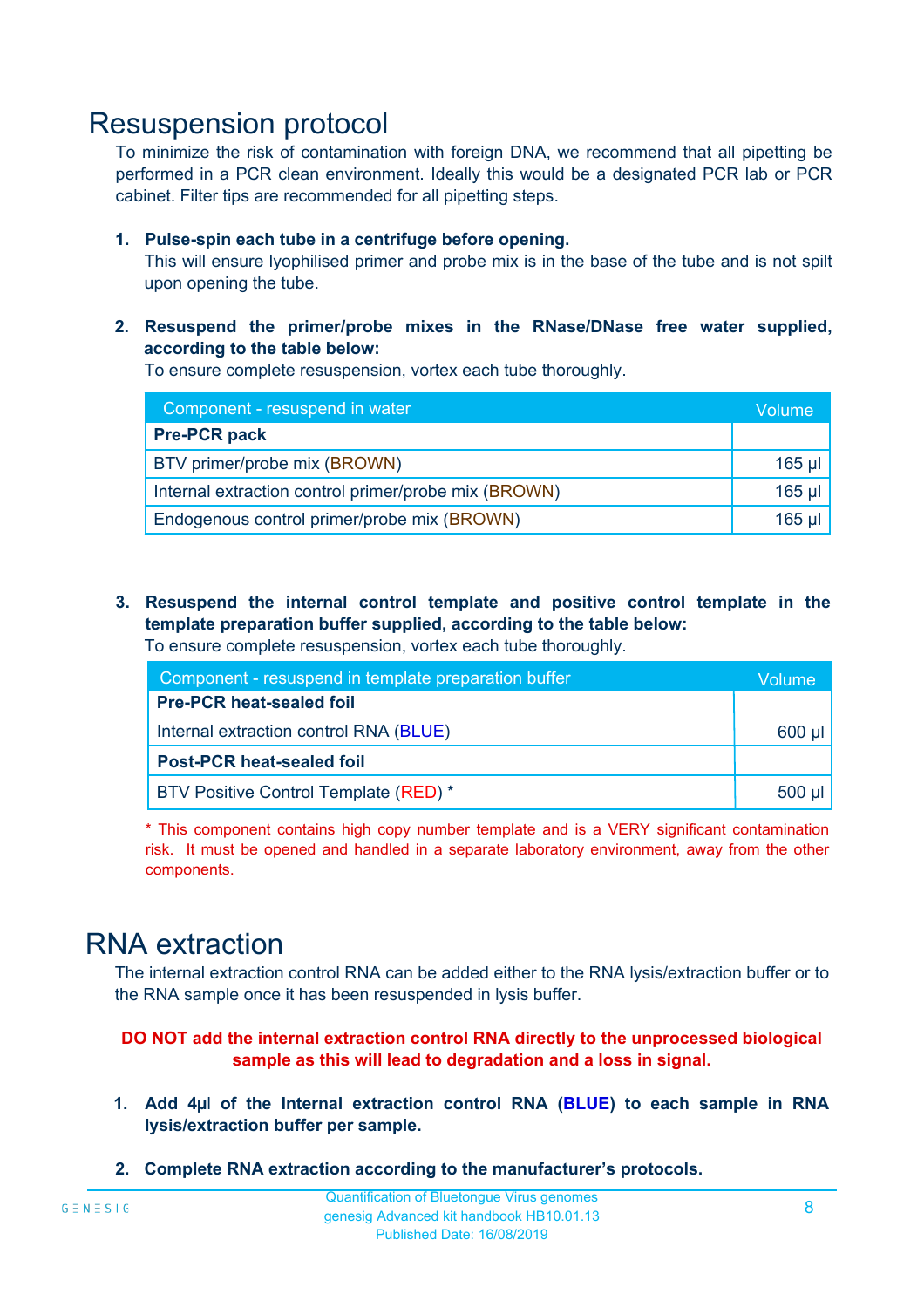# OneStep RT-qPCR detection protocol

#### **For optimum performance and sensitivity.**

All pipetting steps and experimental plate set up should be performed on ice. After the plate is poured proceed immediately to the OneStep amplification protocol. Prolonged incubation of reaction mixes at room temperature can lead to PCR artifacts that reduce the sensitivity of detection.

#### **1. For each RNA sample prepare a reaction mix according to the table below: Include sufficient reactions for positive and negative controls.**

| Component                                                    | <b>Volume</b>   |
|--------------------------------------------------------------|-----------------|
| oasig OneStep or PrecisionPLUS OneStep 2X RT-qPCR Master Mix | $10 \mu$        |
| BTV primer/probe mix (BROWN)                                 | 1 µl            |
| Internal extraction control primer/probe mix (BROWN)         | $1 \mu$         |
| <b>RNase/DNase free water (WHITE)</b>                        | $3 \mu$         |
| <b>Final Volume</b>                                          | 15 <sub>µ</sub> |

**2. For each RNA sample prepare an endogenous control reaction according to the table below (optional):**

This control reaction will provide crucial information regarding the quality of the biological sample.

| Component                                                    | Volume |
|--------------------------------------------------------------|--------|
| oasig OneStep or PrecisionPLUS OneStep 2X RT-qPCR Master Mix | 10 µl  |
| Endogenous control primer/probe mix (BROWN)                  | 1 µl   |
| <b>RNase/DNase free water (WHITE)</b>                        | 4 µl   |
| <b>Final Volume</b>                                          | 15 ul  |

- **3. Pipette 15µl of these mixes into each well according to your qPCR experimental plate set up.**
- **4. Pipette 5µl of RNA template into each well, according to your experimental plate set up.**

For negative control wells use 5µl of RNase/DNase free water. The final volume in each well is 20ul.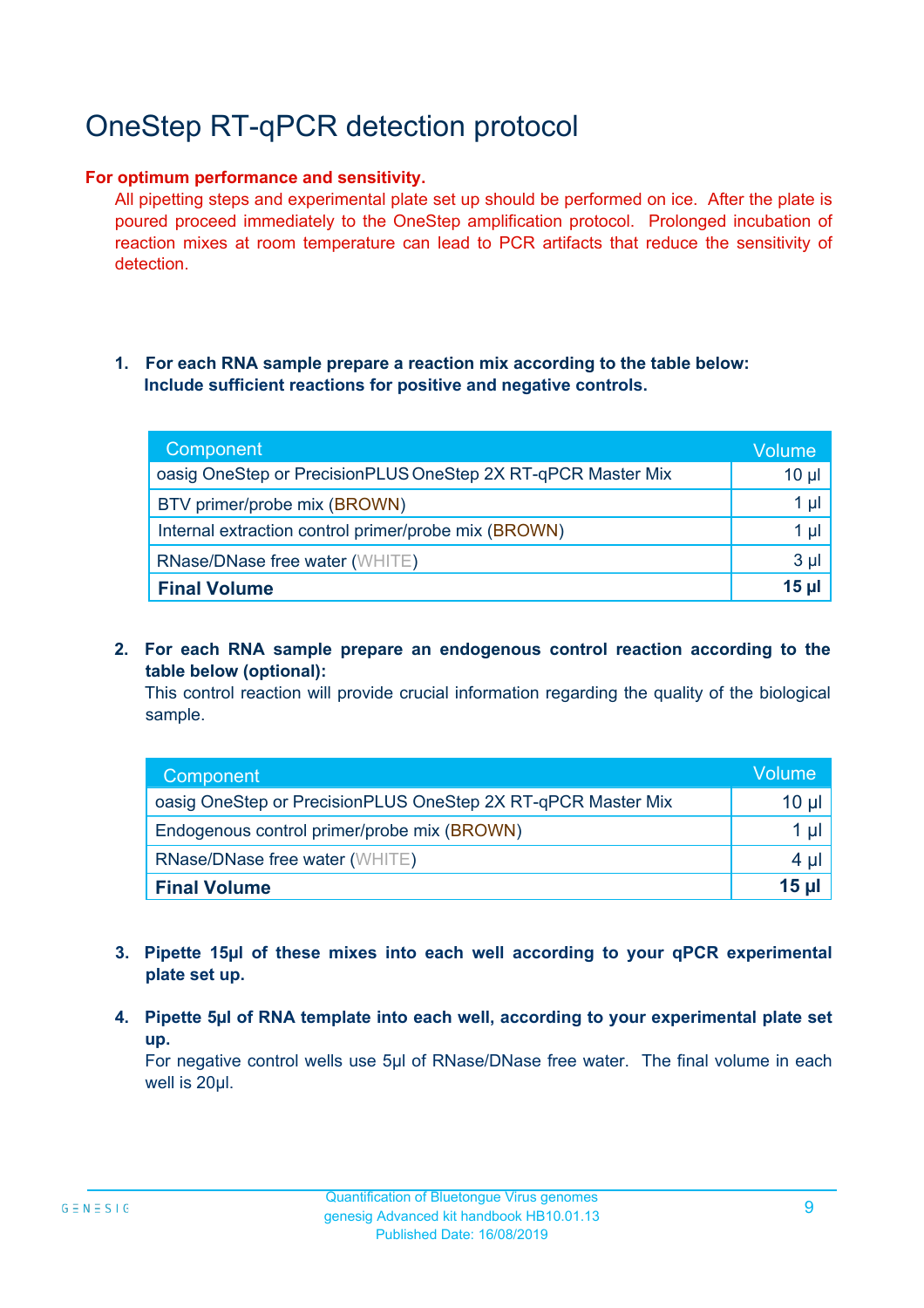**5. If a standard curve is included for quantitative analysis prepare a reaction mix according to the table below:**

| Component                                                    | Volume       |
|--------------------------------------------------------------|--------------|
| oasig OneStep or PrecisionPLUS OneStep 2X RT-qPCR Master Mix | $10 \mu$     |
| BTV primer/probe mix (BROWN)                                 |              |
| <b>RNase/DNase free water (WHITE)</b>                        | 4 µl         |
| <b>Final Volume</b>                                          | <u>15 ul</u> |

- **6. Preparation of standard curve dilution series.**
	- **1) Pipette 90µl of template preparation buffer into 5 tubes and label 2-6**
	- **2) Pipette 10µl of Positive Control Template (RED) into tube 2**
	- **3) Vortex thoroughly**
	- **4) Change pipette tip and pipette 10 µl from tube 2 into tube 3**
	- **5) Vortex thoroughly**

**Repeat steps 4 and 5 to complete the dilution series**

| <b>Standard Curve</b>         | <b>Copy Number</b>     |
|-------------------------------|------------------------|
| Tube 1 Positive control (RED) | $2 \times 10^5$ per µl |
| Tube 2                        | $2 \times 10^4$ per µl |
| Tube 3                        | $2 \times 10^3$ per µl |
| Tube 4                        | $2 \times 10^2$ per µl |
| Tube 5                        | 20 per µl              |
| Tube 6                        | 2 per µl               |

**7. Pipette 5µl of standard template into each well for the standard curve according to your plate set-up**

The final volume in each well is 20µl.

# OneStep RT-qPCR Amplification Protocol

Amplification conditions using oasig OneStep or PrecisionPLUS OneStep 2X RT-qPCR Master Mix.

|             | <b>Step</b>                  | <b>Time</b>      | <b>Temp</b> |
|-------------|------------------------------|------------------|-------------|
|             | <b>Reverse Transcription</b> | $10 \text{ min}$ | 55 °C       |
|             | Enzyme activation            | 2 min            | 95 °C       |
| Cycling x50 | <b>Denaturation</b>          | 10 <sub>s</sub>  | 95 °C       |
|             | <b>DATA COLLECTION *</b>     | 60 s             | 60 °C       |

\* Fluorogenic data should be collected during this step through the FAM and VIC channels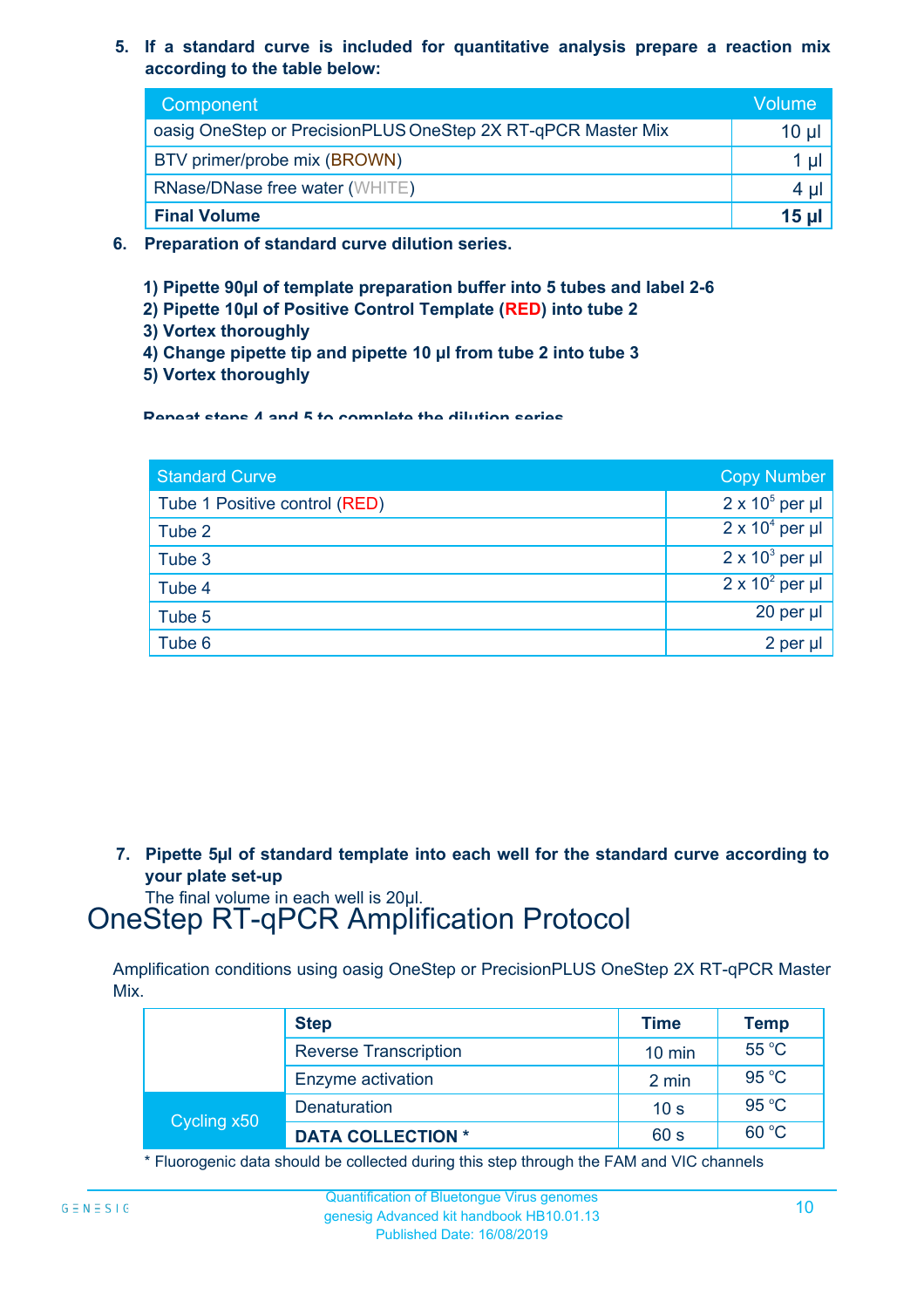### Interpretation of results

| <b>Target</b><br>(FAM) | Internal<br>control<br>(VIC) | <b>Positive</b><br>control | <b>Negative</b><br>control | Interpretation                                                                                                  |
|------------------------|------------------------------|----------------------------|----------------------------|-----------------------------------------------------------------------------------------------------------------|
| $\leq 30$              | $+ / -$                      | ÷                          |                            | <b>POSITIVE QUANTITATIVE RESULT</b><br>calculate copy number                                                    |
| > 30                   | ÷                            | ÷                          |                            | <b>POSITIVE QUANTITATIVE RESULT</b><br>calculate copy number                                                    |
| > 30                   |                              | ٠                          |                            | <b>POSITIVE QUALITATIVE RESULT</b><br>do not report copy number as this may<br>be due to poor sample extraction |
|                        | ÷                            | ٠                          |                            | <b>NEGATIVE RESULT</b>                                                                                          |
| $+ / -$                | $+ / -$                      | ٠                          | $\leq 35$                  | <b>EXPERIMENT FAILED</b><br>due to test contamination                                                           |
| $+ 1 -$                | $+ 1 -$                      | ÷                          | $> 35$                     | $\star$                                                                                                         |
|                        |                              |                            |                            | <b>SAMPLE PREPARATION FAILED</b>                                                                                |
|                        |                              |                            |                            | <b>EXPERIMENT FAILED</b>                                                                                        |

Positive control template (**RED**) is expected to amplify between Cq 16 and 23. Failure to satisfy this quality control criterion is a strong indication that the experiment has been compromised.

\*Where the test sample is positive and the negative control is positive with a Cq > 35, the sample must be reinterpreted based on the relative signal strength of the two results:



If the sample amplifies > 5 Cq earlier than the negative control then the sample should be reinterpreted (via the table above) with the negative control verified as negative.



If the sample amplifies < 5 Cq earlier than the negative control then the positive sample result is invalidated and the result should be determined inconclusive due to test contamination. The test for this sample should be repeated.